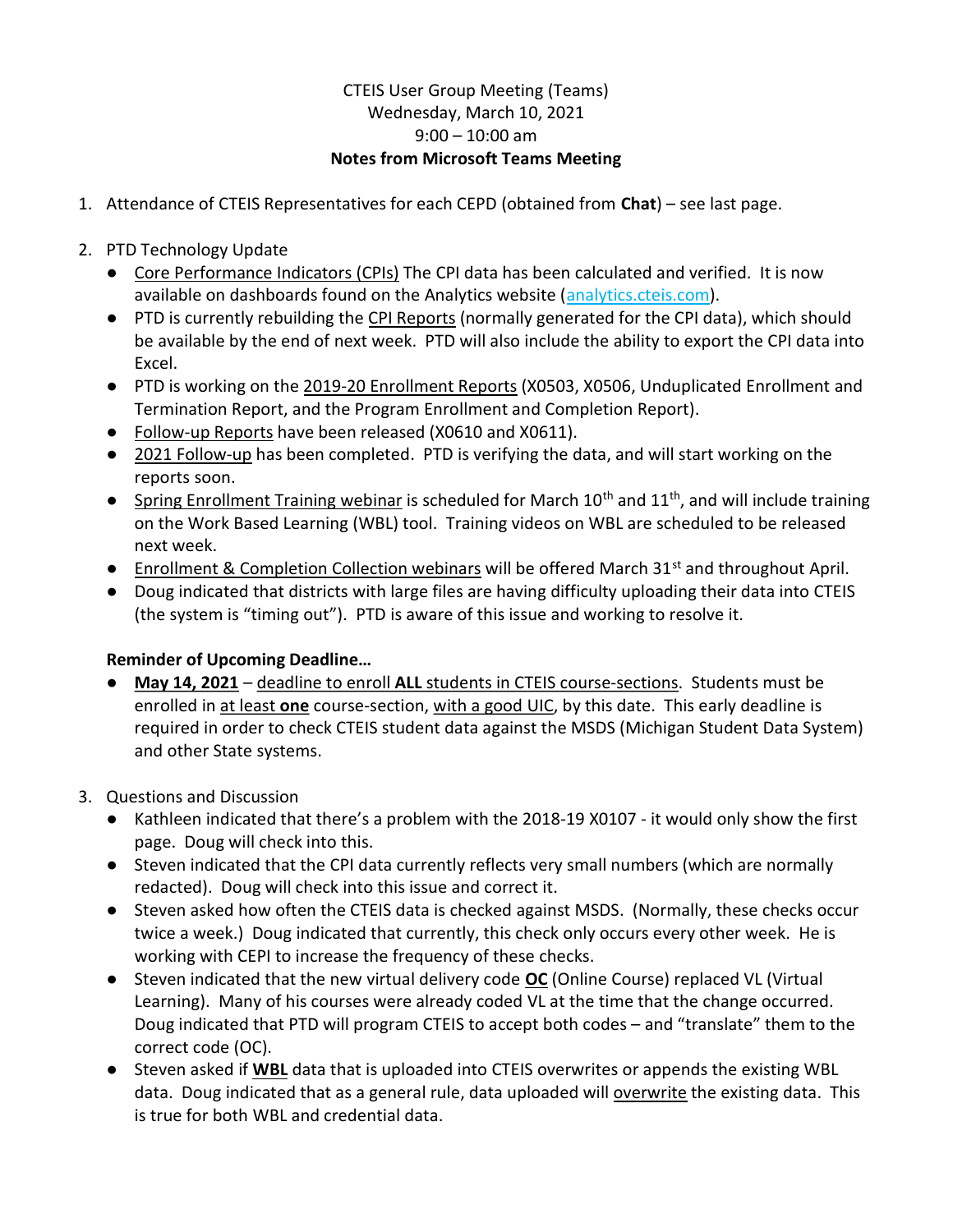- Valerie indicated that the credential list has been finalized for this year.
- Shannon indicated that the all the enrollment reports (X0503, X0506, Unduplicated Enrollment and Termination Report, and the Program Enrollment and Completion Report) seem to be unduplicated – even those that (in the past) were duplicated. Doug will look into this and ensure that the data reflected on these reports, align with each report's definition (in terms of duplication).
- Kathleen asked if a student was required to have a WBL experience to be a completer. Questions regarding program requirements should be directed to the appropriate program consultant. Program consultant contact information can be found on the OCTE here: https://www.michigan.gov/documents/mde/Career\_Cluster\_and\_CIP\_Codes\_by\_Consultant\_699744\_7.pdf
- 4. Discussion: Using Different Student Management Systems to Report WBL in CTEIS
	- Most CTEIS Users indicated that they are using the template developed by PTD, to upload their WBL data into CTEIS.
	- Many CTEIS Users indicated that WBL reporting details were received too late in the year to develop a process in their student management system, to address the reporting of WBL.
	- Holly indicated that Kent ISD has a team working to develop a way for Power School to produce WBL data that can be uploaded into CTEIS. (Other Power School users are very interested in the venture.) Holly provided the attached instructions—thanks, Holly!

As Always… We encourage the CTEIS User Group, as representatives for their CEPD, to share information gleaned from these conference calls with other CTEIS Users in your respective CEPDs. Forwarding the Notes and information received from the conference calls is a good way to keep everyone informed, and may help to reduce problems, concerns, and errors.

Please see the PTD Technology website below for Minutes of past conference calls and additional information. http://support.cteis.com/Resources/User-Groups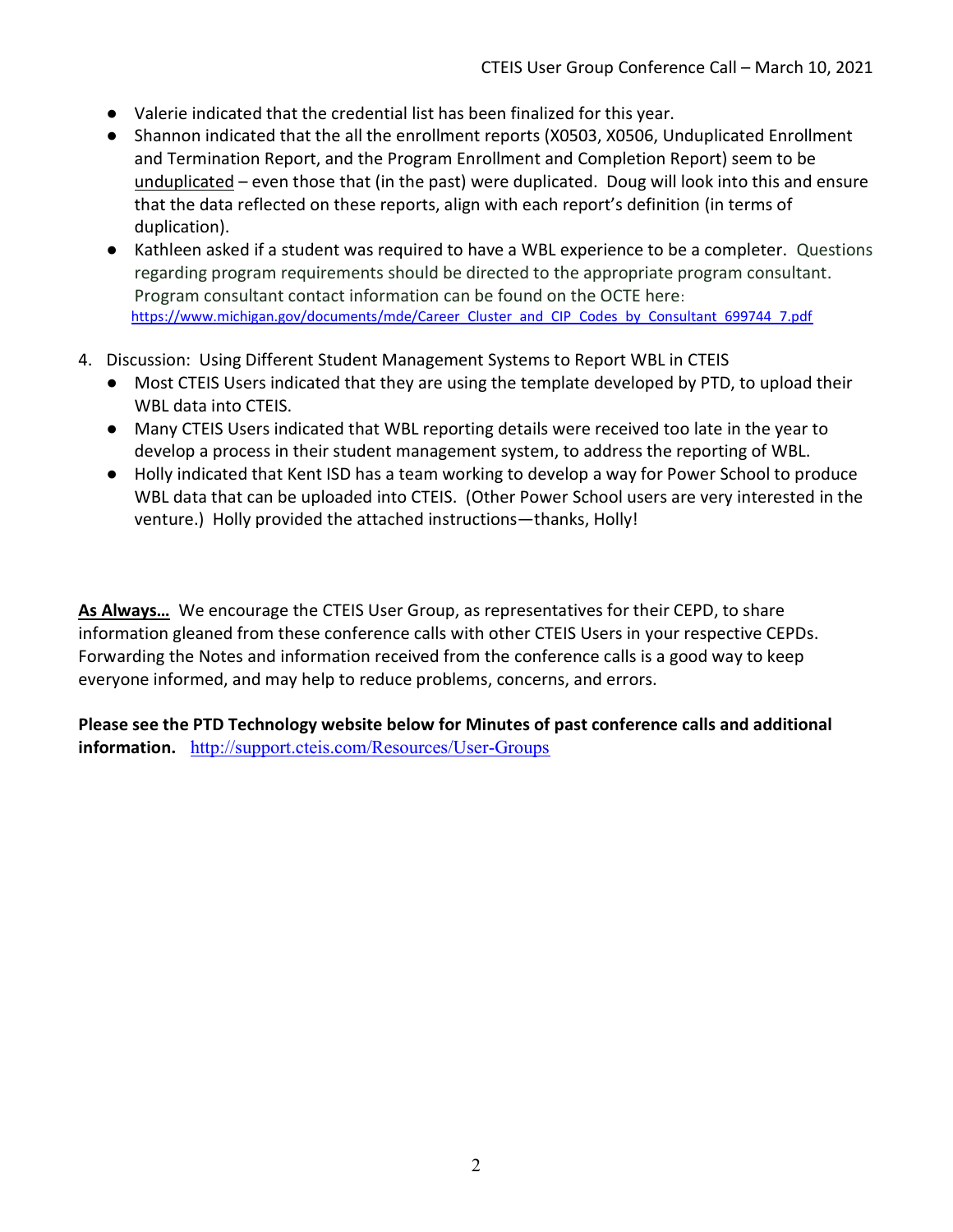## CTEIS User Group Attendance

| <b>CEPD</b> | <b>Last Name</b> | <b>First Name</b> | Representative     | 9-16-2020   | 11-18-2020 | 1-20-2021   | 3-10-2021   | 5-5-2021 |  |  |  |  |  |
|-------------|------------------|-------------------|--------------------|-------------|------------|-------------|-------------|----------|--|--|--|--|--|
| 01          | O'Leary          | Dawn              |                    |             |            |             |             |          |  |  |  |  |  |
| 02          | Norkol           | Jennifer          |                    |             |            |             |             |          |  |  |  |  |  |
| 03          | Chartier         | Sadie             |                    |             |            |             |             |          |  |  |  |  |  |
| 04          | Peterson         | Danielle          |                    |             |            |             |             |          |  |  |  |  |  |
| 05          | Miron            | Jennie            |                    |             |            |             |             |          |  |  |  |  |  |
| 06          | Roy              | Patti             |                    |             |            |             |             |          |  |  |  |  |  |
| 07          | Sanderson        | Hannah            |                    |             |            |             |             |          |  |  |  |  |  |
| 08          | Jaroneski        | Debbie            |                    |             |            |             |             |          |  |  |  |  |  |
| 09          | Kania            | Angie             |                    |             |            |             |             |          |  |  |  |  |  |
| 10          | Tennant          | Colleen           |                    |             |            |             |             |          |  |  |  |  |  |
| 11          | Smolarz          | Lyndsay           |                    |             |            |             |             |          |  |  |  |  |  |
| 12          | Young            | Jay               |                    |             |            |             |             |          |  |  |  |  |  |
| 13          | Hammond          | Stacy             |                    |             |            |             |             |          |  |  |  |  |  |
| 14          | <b>Teske</b>     | Jocelyn           |                    |             |            |             |             |          |  |  |  |  |  |
| 15          | <b>Brewer</b>    | Katelynne         |                    |             |            |             |             |          |  |  |  |  |  |
| 16          | VanDenBoom       | Lori              |                    |             |            |             |             |          |  |  |  |  |  |
| 17          | O'Keefe          | Lesia             |                    |             |            |             |             |          |  |  |  |  |  |
| 18          | Deans            | Kim               |                    |             |            |             |             |          |  |  |  |  |  |
| 19          | Nun              | Jodie             |                    |             |            |             |             |          |  |  |  |  |  |
| 20          | <b>Jefferies</b> | Kris              |                    |             |            |             |             |          |  |  |  |  |  |
| 21          | Ferrier          | Ashley            |                    |             |            |             |             |          |  |  |  |  |  |
| 22          | Gerlach          | Sharon            | $\mathbb{X}% _{n}$ | $\boxtimes$ |            | $\boxtimes$ | $\boxtimes$ |          |  |  |  |  |  |
| 23          | Wright           | Becky             | IX                 |             |            |             | $\boxtimes$ |          |  |  |  |  |  |
| 24          | <b>Higgins</b>   | Terri             |                    |             |            |             | $\times$    |          |  |  |  |  |  |
| 25          | Gordon           | Shelli            |                    |             |            |             |             |          |  |  |  |  |  |
| 26          | Navarro          | Tracy             |                    |             |            | ∣≻          |             |          |  |  |  |  |  |
| 27          | Genaw            | Tammy             |                    |             |            |             |             |          |  |  |  |  |  |
| 28          | Ball             | Kristen           |                    |             |            |             |             |          |  |  |  |  |  |
| 29          | Villarreal       | Norma             |                    |             |            |             |             |          |  |  |  |  |  |
| 30          | Nixon            | Nicole            |                    |             |            |             | ✓           |          |  |  |  |  |  |

\*Note: If you participated in the January 20, 2021 Microsoft Teams meeting, and your CEPD is not checked, please email Joan Church to be added to the attendance list.